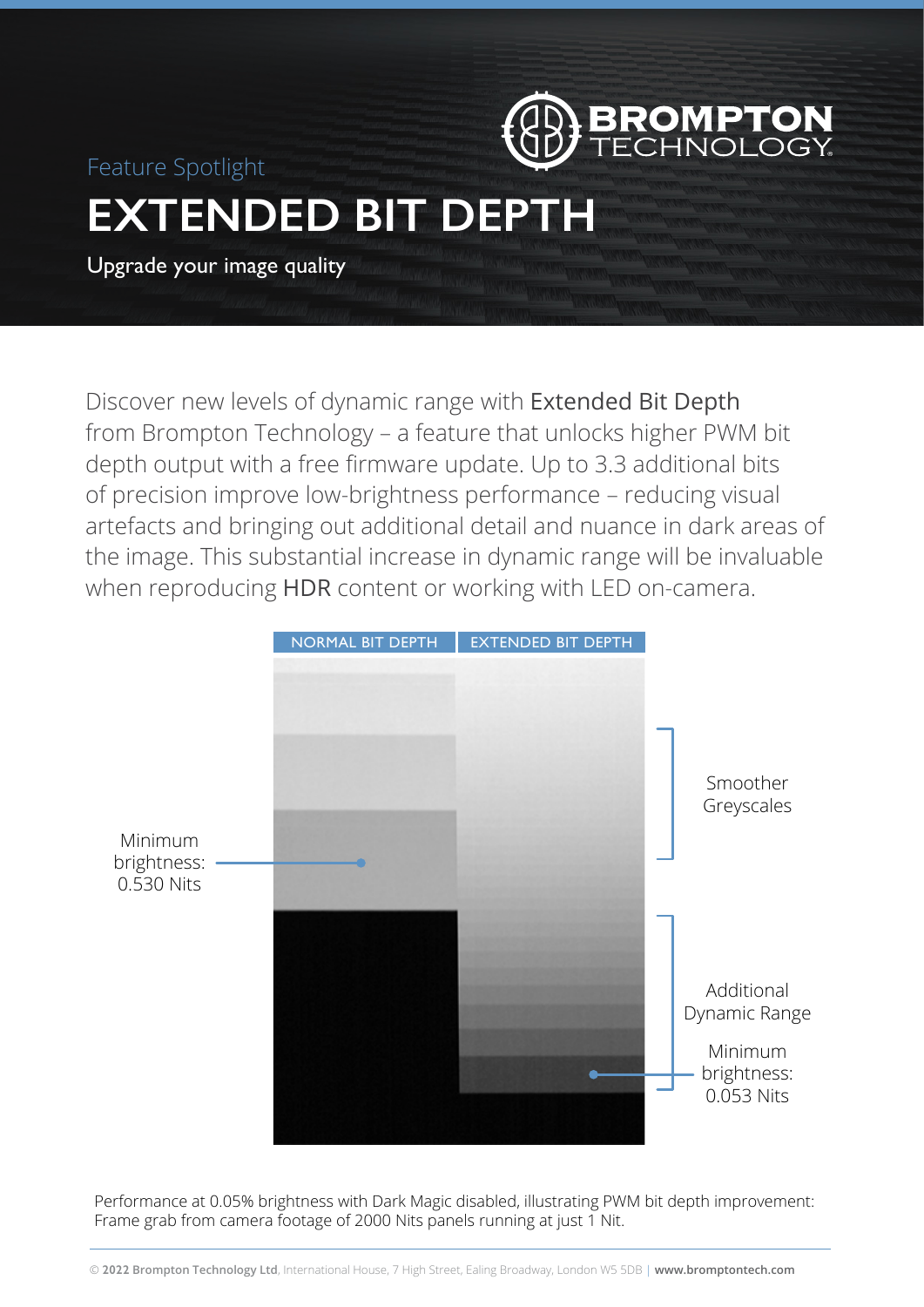It is not often you get something for nothing, but now you can benefit from higher PWM bit depth output thanks to a free firmware update. Extended Bit Depth is available for all existing and new panels containing the Brompton R2 and R2+ receiver cards.

It enables reproduction of HDR content up to 10 times darker than previously possible, all achieved without compromising peak brightness for HDR highlights. Extended Bit Depth typically offers two to three stops of additional dynamic range on camera and can be used in conjunction with our Dark Magic and ShutterSync® features.

# **UNLOCK HIGHER BIT DEPTHS**

With Extended Bit Depth you can unlock up to 3.3 additional bits of precision depending on panel capabilities, the video frame rate and camera shutter angle being used.

For example, a panel running at 24 fps with a camera shutter angle of 180° might offer an additional 2.3 bits of PWM precision, giving five times the number of achievable brightness levels at the low end, with 125 times the number of achievable colours.



# **ACHIEVE PEAK IMAGE QUALITY**

The benefits of Extended Bit Depth are most obvious at low and ultra-low brightness levels – it brings out additional detail and nuances in dark areas of the image while also reducing visual artefacts.

In comparison with panels not using the feature, panels with Extended Bit Depth enabled are noticeably smoother and show more detail.

NORMAL BIT DEPTH EXTENDED BIT DEPTH



Performance at 1% brightness: Camera footage of 2000 Nits panels running at just 20 Nits.

## **GET MORE FROM YOUR HDR CONTENT**

With Extended Bit Depth, you can reproduce HDR content up to 10 times darker than previously possible.

When configured for use on camera with a shutter angle of 180°, calibrated measurements confirm that a typical 2160 Nits panel using Extended Bit Depth and Dark Magic can render brightness levels as low as 0.00024 Nits – a mere 0.000011% of the peak brightness.

Extended Bit Depth does not reduce the peak brightness of the panel, thus HDR highlights can still be displayed to their full potential, resulting in a contrast ratio of over 9,000,000 : 1 and over 23 stops of dynamic range.